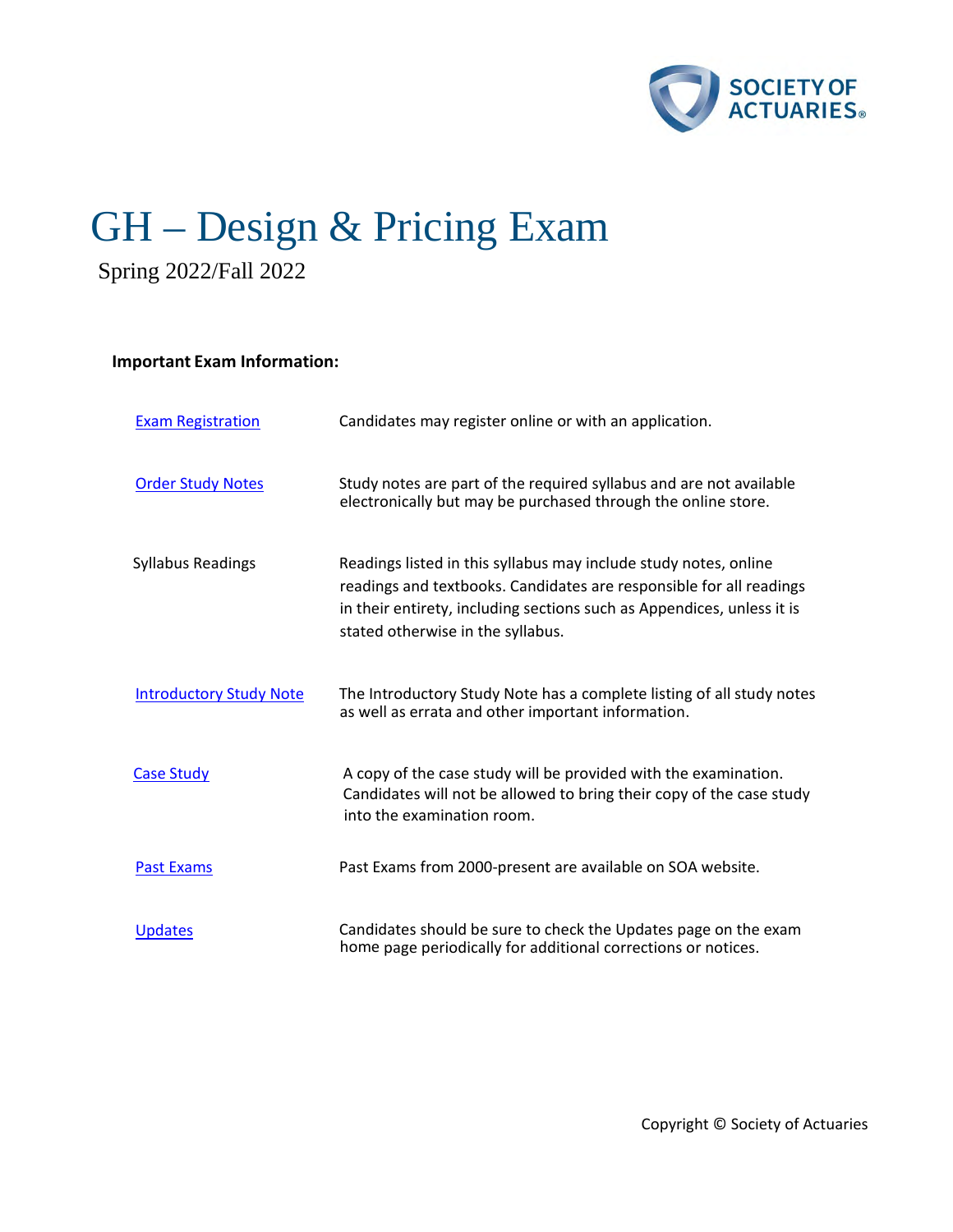## 1. **Topic: Plan Provisions**

### **Learning Objectives**

The candidate will understand how to describe plan provisions typically offered under:

- Group and Individual medical, dental and pharmacy plans.
- Group and Individual long-term disability plans.
- Group and Individual short-term disability plans.
- Group and Individual long-term care insurance.
- Group life insurance plans.
- Supplementary plans, like Medicare Supplement.

## **Learning Outcomes**

The Candidate will be able to:

- a) Describe typical organizations offering these coverages
- b) Describe each of the coverages listed above
- c) Evaluate the potential moral hazard and financial and legal risks associated with each coverage

- *Group Insurance,* Skwire, Daniel D., 8th Edition, 2021
	- o Ch. 5: Medical Benefits in the United States
	- o Ch. 6: Dental Benefits in the United States
	- o Ch. 7: Pharmacy Benefits in the United States
	- o Ch. 10: Health Benefits in Canada
	- o Ch. 11: Group Life Insurance Benefits
	- o Ch. 12: Group Disability Income Benefits
- *Essentials of Managed Health Care,* Kongstvedt, Peter R., 6th Edition, 2013
	- o Ch. 2: Types of Health Insurers, Managed Health Care Organizations and Integrated Health Care Delivery Systems
- *Individual Health Insurance*, Bluhm, William and Leida, Hans, 2nd Edition, 2015
	- o Ch. 2: The Products, pp. 39-83
- GHDP-126-19: Product Design of Critical Illness Insurance in Canada
- GHDP-138-22: Chapter 13 of *Group Insurance*, 7th Edition, Skwire
- [Combination Products: An Accelerated Education,](https://www.soa.org/globalassets/assets/library/newsletters/product-development-news/2019/july/pro-2019-iss113-eaton.pdf) Product Matters, Jul 2019
- [Medicare Advantage Expanded Supplemental Benefits Over the Years,](https://www.soa.org/sections/health/health-newsletter/2021/march-special/hw-2021-03-sp-lee/) Health Watch, Special Edition, Mar 2021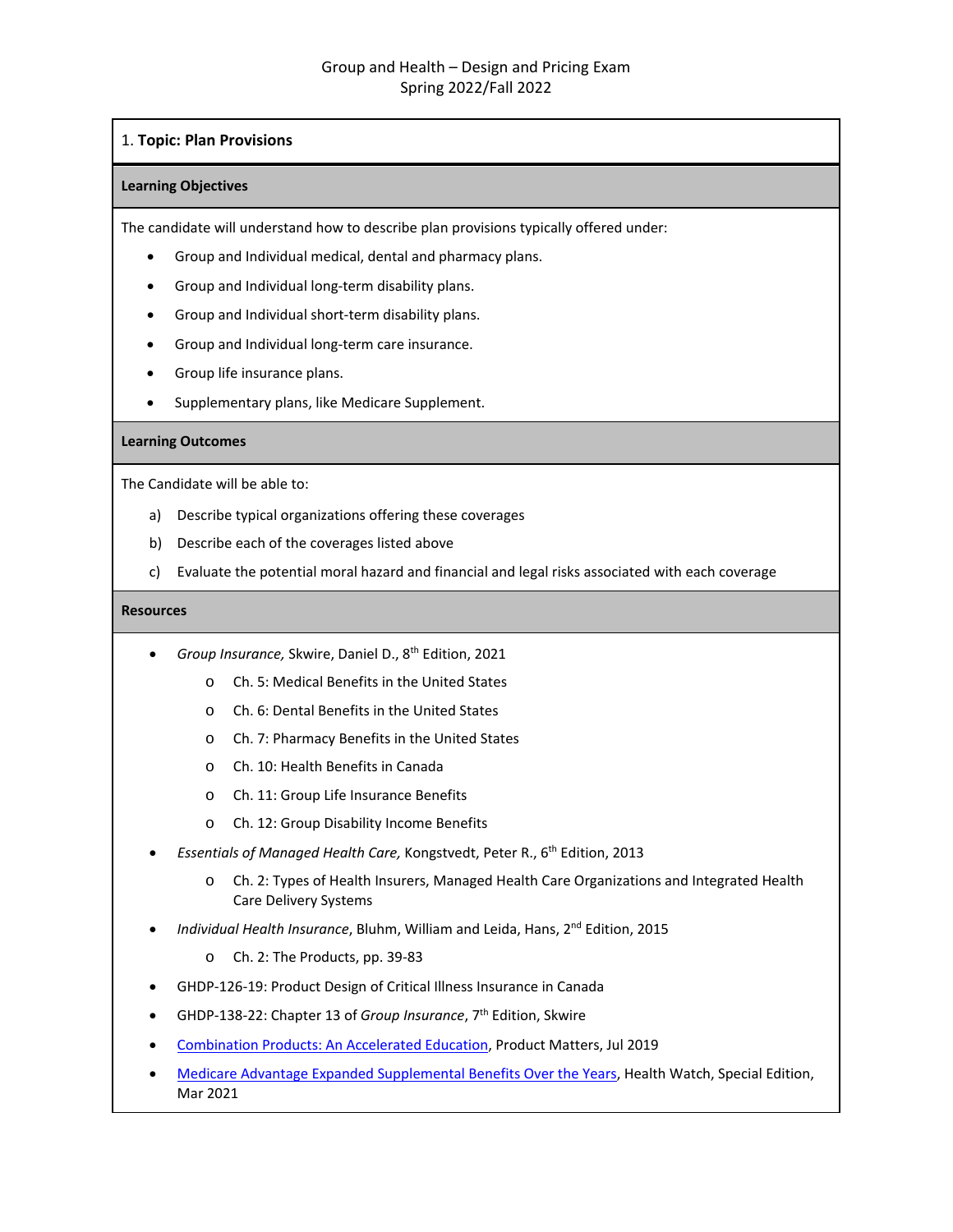## 2. **Topic: Manual Rates**

### **Learning Objectives**

The candidate will understand how to calculate and recommend a manual rate for each of the coverages described in Learning Objective 1.

### **Learning Outcomes**

The Candidate will be able to:

- a) Identify and evaluate sources of data needed for pricing, including the quality, appropriateness and limitations of each data source
- b) Develop a medical cost trend experience analysis
- c) Calculate and recommend assumptions
- d) Calculate and recommend a manual rate
- e) Identify critical metrics to evaluate actual vs. expected results
- f) Describe the product development process including risks and opportunities to be considered during the process
- g) Apply actuarial standard of practice in evaluating and projecting claim data

- *Group Insurance,* Skwire, Daniel D., 8th Edition, 2021
	- o Ch. 3: Product Development
	- o Ch. 20: Pricing of Group Insurance
	- o Ch. 21: Estimating Medical Claim Costs (exclude Appendix: Data Sources)
	- o Ch. 22: Estimating Dental Claim Costs
	- o Ch. 23: Estimating Pharmacy Claim Costs
	- o Ch. 24: Estimating Life Claim Costs
	- o Ch. 25: Estimating Disability Claim Costs
	- o Ch. 35: Medical Claim Cost Trend Analysis
- *Essentials of Managed Health Care,* Kongstvedt, Peter R., 6th Edition, 2013
	- o Ch. 22: Underwriting and Rating
- *Individual Health Insurance*, Bluhm, William and Leida, Hans, 2nd Edition, 2015
	- o Ch. 5: Setting Premium Rates
- GHDP-101-13: Group Disability Insurance (sections 4 & 7)
- GHDP-105-17: Pricing Considerations for Drugs Covered under Pharmacy Benefit programs
- GHDP-107-17: CIA Study on Canadian Group LTD Termination Experience (1988-1997), pp.6-17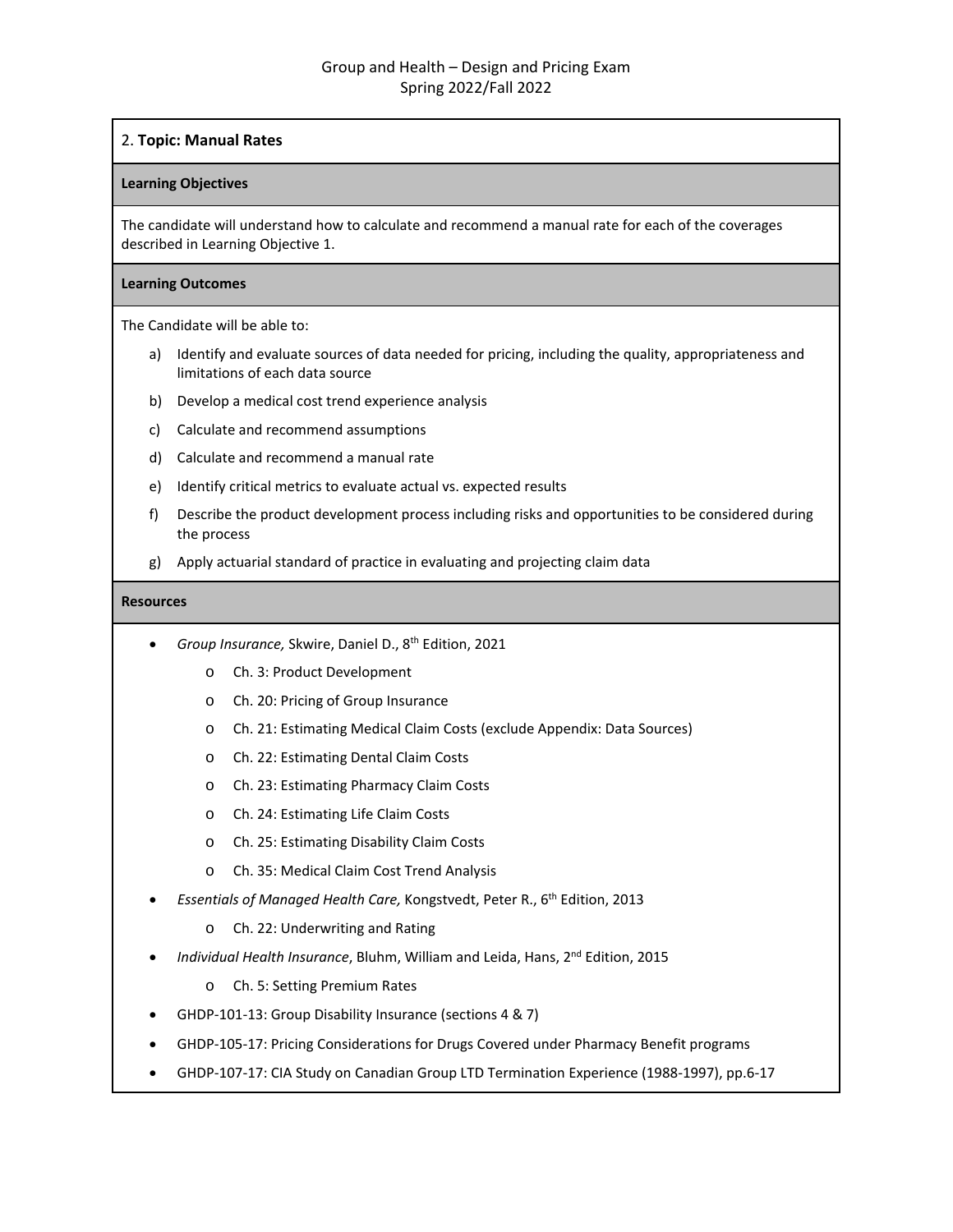- GHDP-127-19: Chapters 16 and 19 of *Disability Income Insurance: The Unique Risk,* Soule, 5th Edition
- GHDP-128-21: Pricing Medicare Supplement Benefits, 2020, sections IV & V
- GHDP-129-19: Pricing Critical Illness Insurance in Canada
- GHDP-139-22: Chapter 26 of *Group Insurance*, Skwire, 7**th** Edition
- [ASOP 12: Risk Classification](http://www.actuarialstandardsboard.org/pdf/asops/asop012_132.pdf) (excluding Appendices)
- [ASOP 18: Long-Term Care Insurance](http://www.actuarialstandardsboard.org/wp-content/uploads/2014/02/asop018_136.pdf) (excluding Appendices)
- [ASOP 23: Data Quality](http://www.actuarialstandardsboard.org/wp-content/uploads/2017/01/asop023_185.pdf) (excluding Appendices)
- [ASOP 25: Credibility Procedures](http://www.actuarialstandardsboard.org/pdf/asops/asop025_174.pdf) (excluding Appendices)
- [ASOP 41: Actuarial Communications](http://www.actuarialstandardsboard.org/pdf/asops/asop041_120.pdf) (excluding Appendices)
- [Mechanics and Basics of Long-Term Care Rate Increases,](https://www.soa.org/Library/Newsletters/Long-Term-Care/2014/august/ltc-2014-iss36-gordon.aspx) Long-Term Care News, Aug 2014
- [Timing's Everything: The Impact of Benefit Rush,](http://www.soa.org/library/newsletters/health-watch-newsletter/2008/may/hsn-2008-iss58.pdf) Health Watch, May 2008
- [Report on the Proposed 2016 Cancer Claim Cost Valuation Tables,](http://www.naic.org/documents/committees_b_ha_tf_exposure_cancer_tables_report.pdf) Aug 2016 (excluding Appendices 2-5)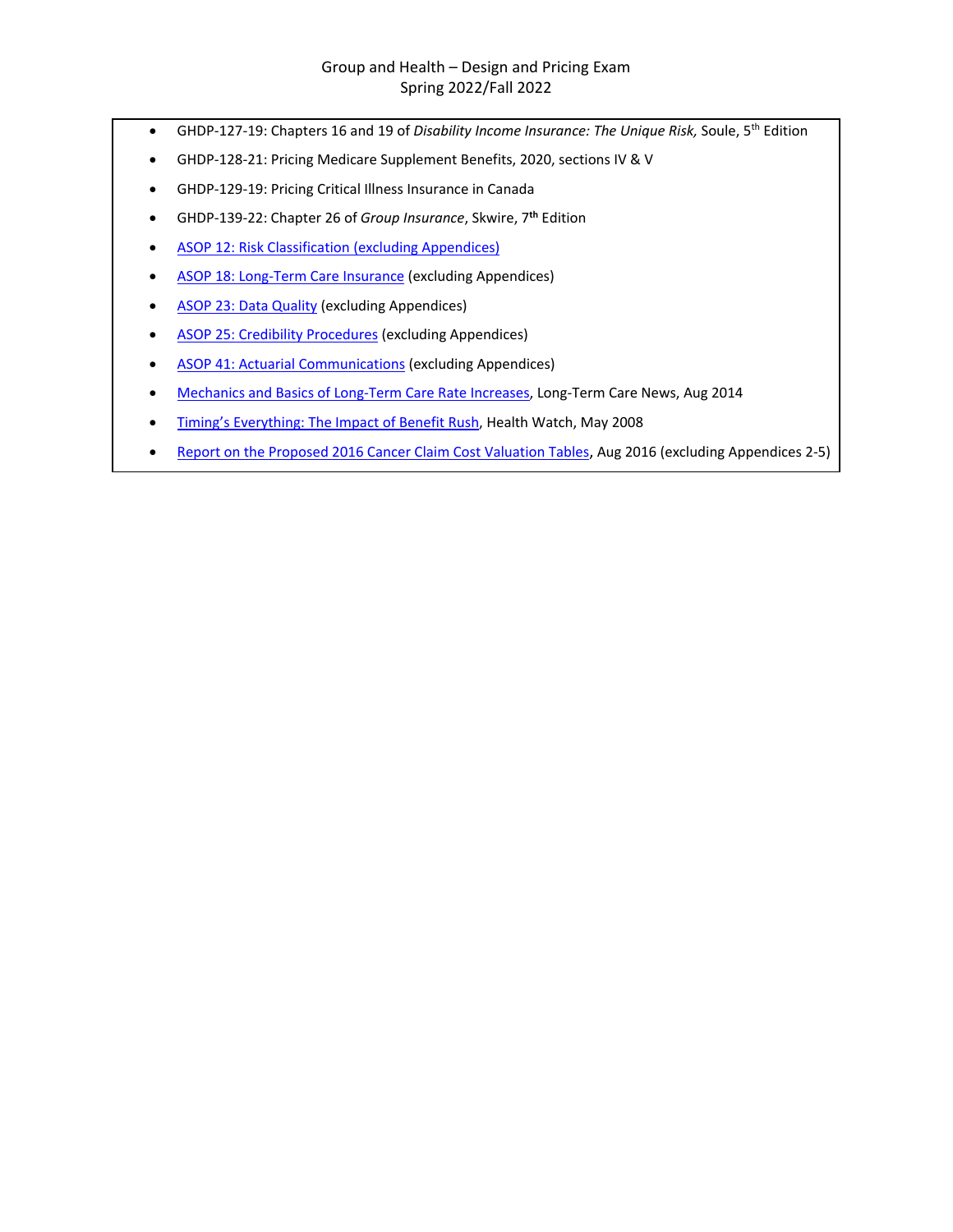## 3. **Topic: Employee Benefit Strategy**

#### **Learning Objectives**

The candidate will understand how to evaluate and recommend an employee benefit strategy.

## **Learning Outcomes**

The Candidate will be able to:

- a) Describe structure of employee benefit plans and products offered and the rationale for offering these structures
- b) Describe elements of flexible benefit design and management
- c) Recommend an employee benefit strategy in light of an employer's objectives

- *The Handbook of Employee Benefits*, Rosenbloom, Jerry, 7th Edition, 2011
	- o Ch. 1: The Environment of Employee Benefit Plans
	- o Ch. 2: Functional Approach to Designing and Evaluating Employee Benefits
	- o Ch. 18: Selected Additional Benefits (pp. 491-496)
	- o Ch. 24: Strategic Benefit Plan Management
	- o Ch. 25: Cafeteria Plan Design and Administration (pp. 671-680, 686-699)
	- o Ch. 32: Employee Benefit Plans for Small Companies (pp. 869-874)
- GHDP-106-16: Health Plan Payroll Contribution Strategies and Development for Employers
- GHDP-130-19: Recommend an Employee Benefits Strategy
- GHDP-132-19: Ch. 7 (sections 7.1-7.3, 7.5-7.7) & Ch. 16 of *Canadian Handbook of Flexible Benefits,* McKay, 3rd Edition, 2007
- [Consumers to the Rescue? A Primer on HDHPs and HSAs,](https://www.soa.org/globalassets/assets/library/newsletters/health-watch-newsletter/2019/february/hsn-2019-iss88-busch.pdf) Health Watch, Feb 2019
- [A Practical Guide to Private Exchanges,](https://www.soa.org/Library/Newsletters/Health-Watch-Newsletter/2015/may/hsn-2015-iss-78-shelton-petta.pdf) Health Watch, May 2015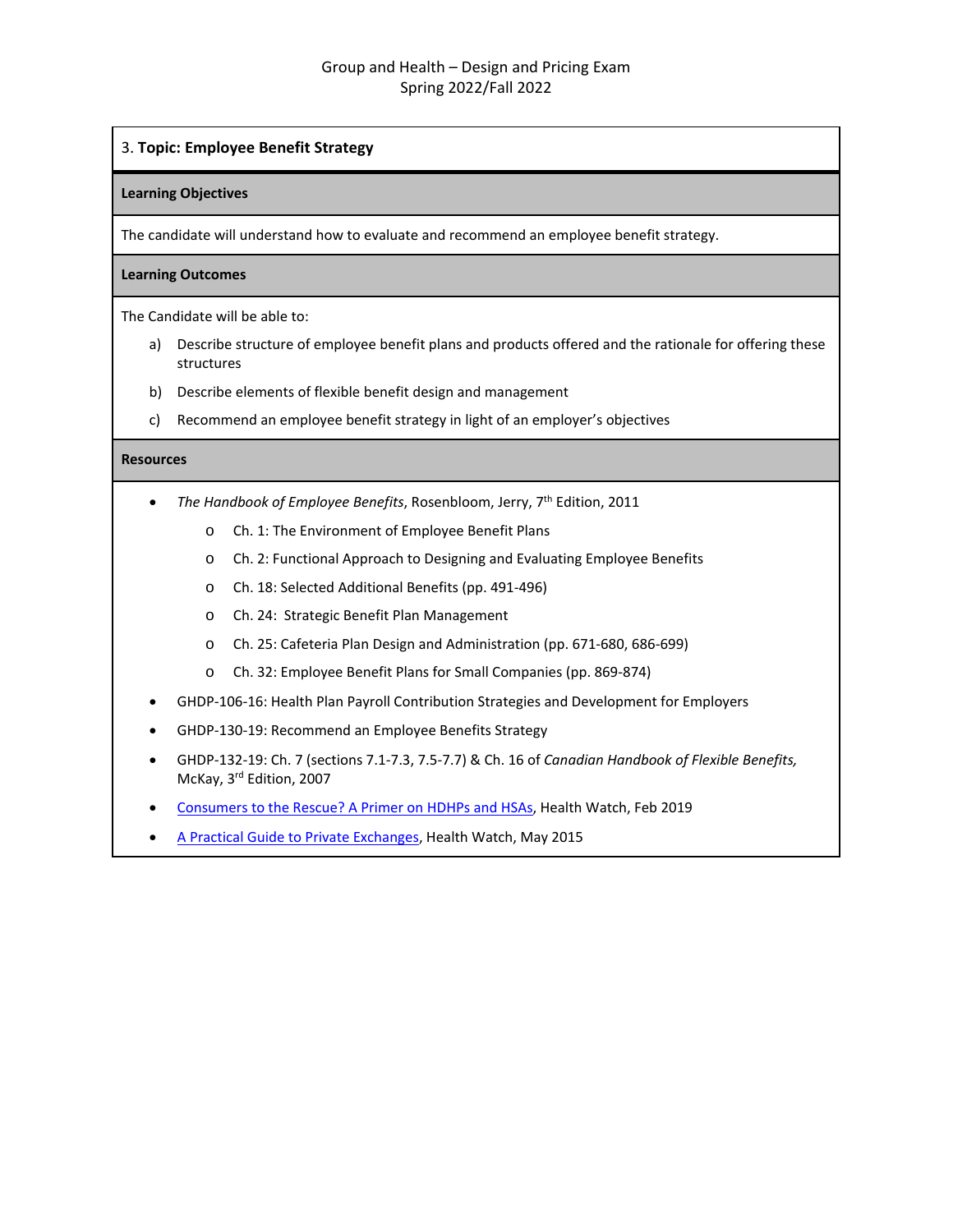### 4. **Topic: Provider Reimbursement**

#### **Learning Objectives**

The candidate will understand how to evaluate the effectiveness of different provider reimbursement methods from both a cost and quality point of view.

#### **Learning Outcomes**

The Candidate will be able to:

- a) Calculate provider payments under various reimbursement methods
- b) Evaluate standard contracting methods from a cost-effective & quality perspective
- c) Understand contracts between providers and insurers
- d) Understand accountable care organizations and medical patient home models and their impact on quality, utilization and costs

- *Group Insurance,* Skwire, Daniel D., 8th Edition, 2021
	- o Ch. 45: Management of Provider Networks
- GHDP-102-13: Evaluating Bundled Payment Contracting
- GHDP-119-18: Physician Remuneration Options, pp. 3-11
- GHDP-120-18: Avoiding Unintended Consequences in ACO Payment Model
- GHDP-122-19: Episode-Based Physician Profiling: A Guide to the Perplexing
- GHDP-123-19: Physician Cost Profiling Reliability and Risk of Misclassification
- GHDP-125-20: Ch. 22.1-22.3 and 22.6-22.7 of *Healthcare Risk Adjustment and Predictive Modeling,* Duncan, 2<sup>nd</sup> Edition
- GHDP-135-20: Value Based Pharmacy: A Canadian Example
- GHDP-140-22: The Application of Tiering in Healthcare
- [Provider Payment Arrangements, Provider Risk, and Their Relationship with Cost of Healthcare,](https://www.soa.org/Files/Research/Projects/research-2015-10-provider-payment-report.pdf) 2015 (excluding Appendices)
- [Value-Based Care Framework,](https://theactuarymagazine.org/value-based-care-framework/) The Actuary, Apr 2020
- [The Cost of Value-Based Care,](https://theactuarymagazine.org/the-cost-of-value-based-care/) The Actuary, Apr 2020